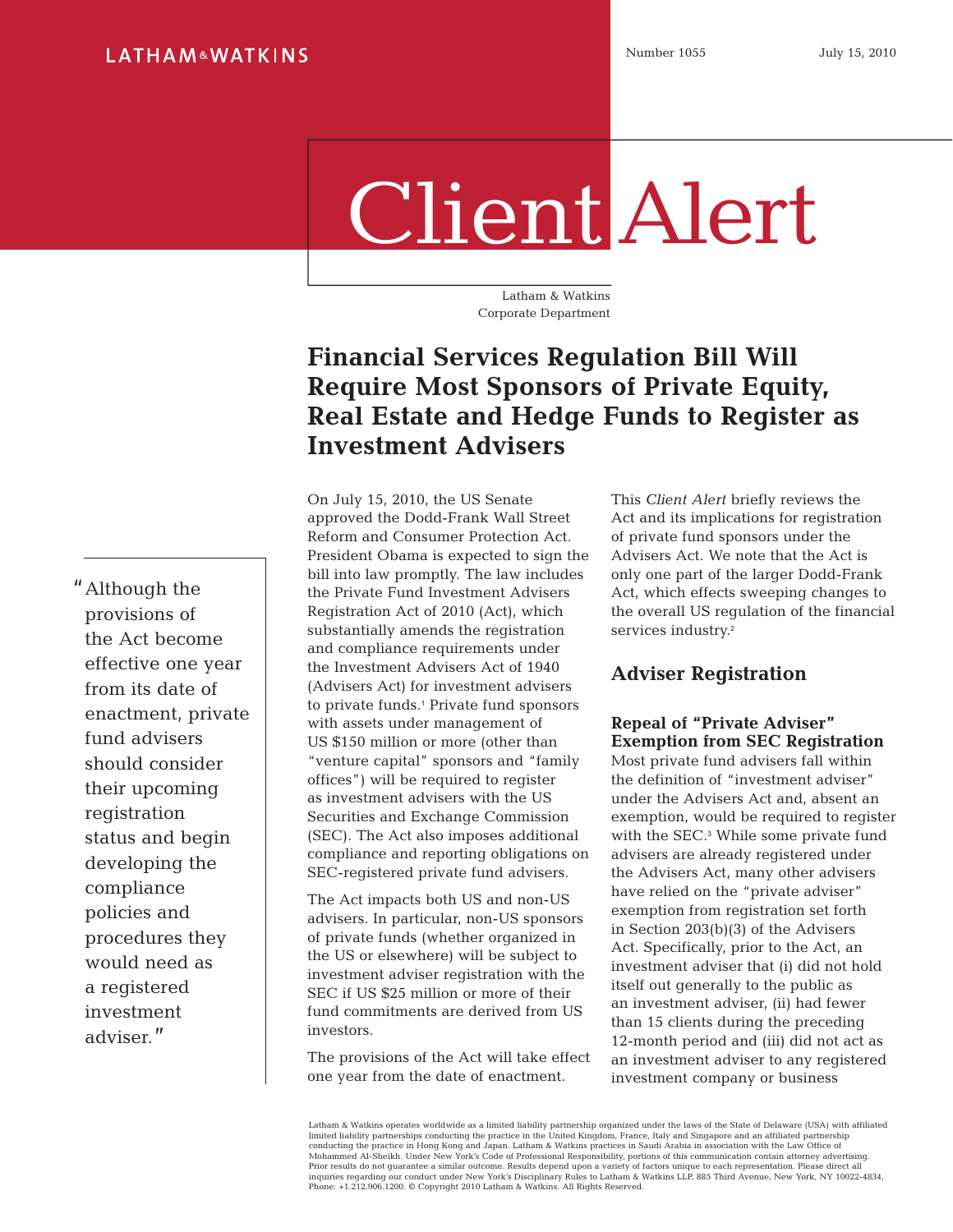development company, was not required to register under the Advisers Act. A private fund adviser could consider each private fund vehicle it managed (rather than the private fund's investors) as its client for these purposes so long as the adviser provided investment advice based on the investment objectives of the vehicle as a whole (as opposed to the individual investment objectives of vehicle investors).

The Act eliminates the "private adviser" exemption. As a result, most private fund advisers that previously relied on this exemption will be required to register with the SEC as an "investment adviser" under the Advisers Act, unless one of the remaining exemptions applies. The repeal of the "private adviser" exemption can also be expected to expand the reach of the Advisers Act, notably to investment vehicles or structures not commonly associated with the provision of investment advice.

Registered investment advisers are required, among other things, to provide certain information to clients and to maintain compliance programs, to observe restrictions on affiliated transactions, custody of client assets and payment of compensation, and to maintain prescribed books and records. Registered investment advisers also are subject to periodic inspections by the SEC.

*Venture Capital Exemption*. Under the Act, advisers solely to one or more "venture capital funds" are exempted from registration. The SEC is required to develop a definition of "venture capital funds" through rulemaking within one year of adoption of the Act. While there can be no assurance as to the nature of the exemption that will be promulgated, we believe the relief will be narrowly crafted. Moreover, irrespective of registration, the SEC is directed to require venture fund advisers to maintain such records and file such reports with the SEC as the SEC determines necessary or appropriate in

the public interest or for the protection of investors. As a result, even advisers that fall within the "venture capital" exemption will still be subject to additional Advisers Act requirements.

*Family Offices*. The Act provides that "family offices" are excluded from the definition of "investment adviser." Again, the SEC is required to define "family office" through rulemaking.

*Federal Registration Threshold*. Prior to the Act, advisers generally required assets under management of at least US \$25 million in order to be eligible for SEC registration, and SEC registration was mandatory for advisers managing at least US \$30 million (unless an exemption from registration applied). The Act decisively increases the threshold for mandatory SEC registration to US \$150 million.

*Enhanced Role of State Registration.* Private fund sponsors not subject to federal registration will need to consider whether they are subject to registration and substantive regulation under state adviser regulations. While in broad terms, state-level regulations have historically been similar to the SEC scheme, each state must be analyzed independently. Moreover, registration in one state will not pre-empt the potential registration requirements of any other state in which an adviser may do business.

# **"Foreign Private Adviser" Exemption**

Under the Act, a substantial number of non-US advisers to private funds — both US and non-US — can be expected to be required to register with the SEC. The Act provides only a limited exemption for "foreign private advisers," defined under the Act as any adviser that:

- Has no place of business in the United States
- Has, in total, fewer than 15 US clients and US investors in private funds advised by the adviser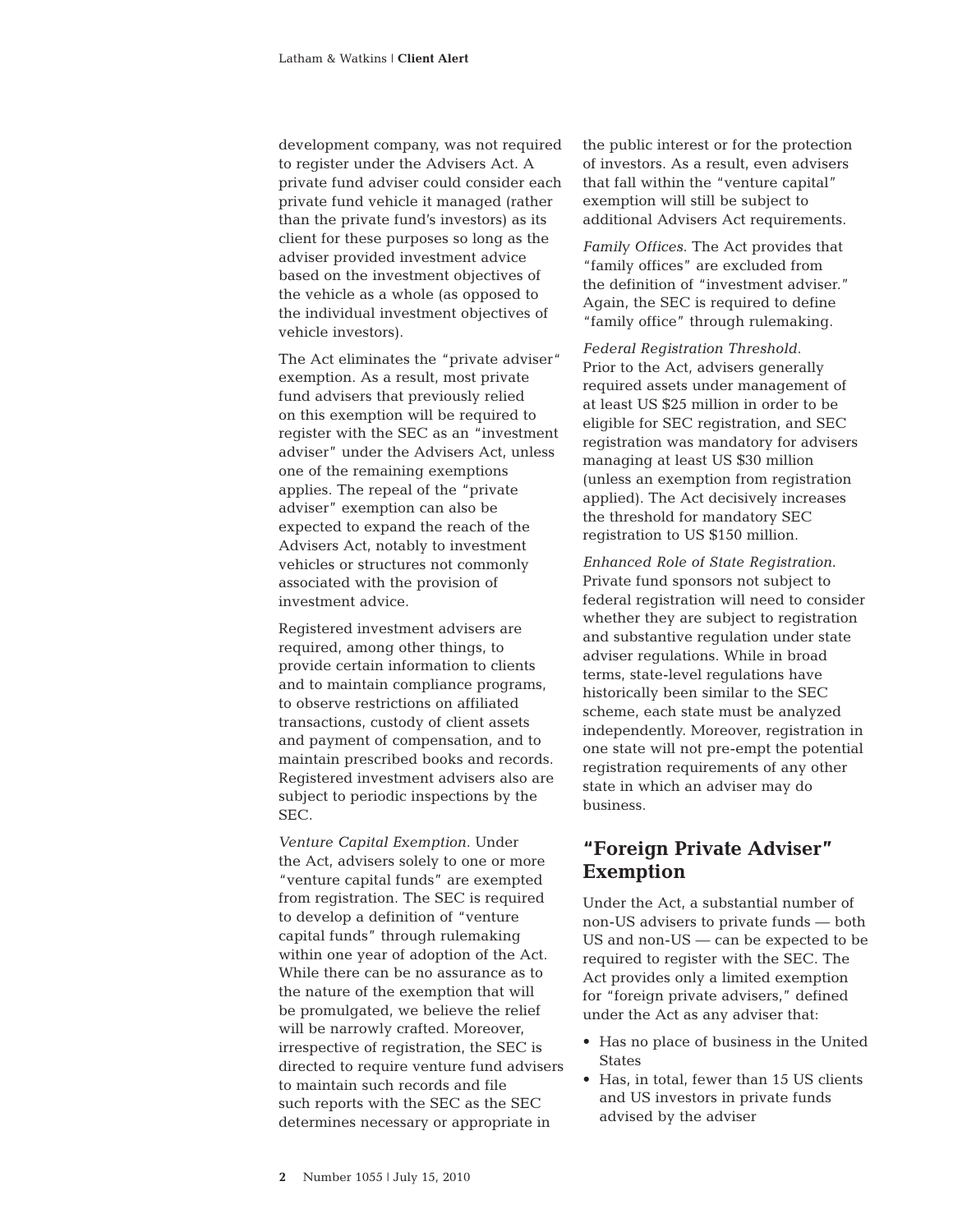- Has less than US \$25 million in aggregate assets under management "attributable" to US clients and to investors in the adviser's private funds. The SEC may increase this threshold through rulemaking
- Neither holds itself out generally to the public in the US as an investment adviser, nor acts as an adviser to any registered investment company or business development company

The US \$25 million limit on US-sourced assets under management by an adviser may arise from the commitments or other assets of any US-based private funds as well as from the commitments of US investors in private funds (regardless of whether organized in the US or outside the US). As a result, many non-US private fund advisers will need to register with the SEC.

# **Enhanced Substantive and Reporting Requirements**

The SEC is authorized to require advisers to maintain records and file reports with the SEC regarding private funds advised by the adviser. Such reports would also be provided to the newly created Financial Stability Oversight Council (Council), and the SEC is required to consult with the Council in determining the scope of the reporting requirements. For this purpose, the records and reports of any private fund advised by an adviser will be deemed the records and reports of the adviser. At a minimum, the records and reports required to be maintained in respect of private funds will include a description of:

- The amount of assets under management
- Use of leverage, including offbalance-sheet leverage
- Counterparty credit risk exposure
- Trading and investment positions
- Valuation policies and procedures
- Types of assets held
- Any side letters and other similar agreements, whereby certain

investors in a fund obtain more favorable rights or entitlements than other investors

• Trading practices

The SEC is authorized to establish different reporting requirements for different classes of private fund advisers, based on the type or size of private fund being advised.

*Additional SEC Reporting*. The Act requires the SEC to issue rules requiring private fund advisers to file reports with such information as the SEC deems necessary and appropriate in the public interest and for the protection of investors or for the assessment of systemic risk. The reports, documents and other records filed with or provided to the SEC may be shared with the Council for the purpose of assessing the systemic risk posed by a private fund.

*Inspections*. The SEC is also required to conduct periodic inspections of the records of private funds, pursuant to a schedule to be established by the SEC. The SEC may conduct additional, special and other examinations.

*Confidentiality*. The additional information provided to the SEC regarding private funds pursuant to the Act will be treated as confidential. Likewise, to the extent such information is provided to the Council, it will be exempt from Freedom of Information Act (FOIA) discovery.

*Annual Report to Congress*. The SEC is required to report annually to Congress on how the SEC has used the data it gathers from private funds to monitor the markets for the protection of investors and the integrity of the markets. In view of the scrutiny that has been applied to the private fund industry, this reporting process may well lead to further regulatory initiatives.

# **Increasing Investor Eligibility Standards**

Most private fund offerings rely on Rule 506 of Regulation D under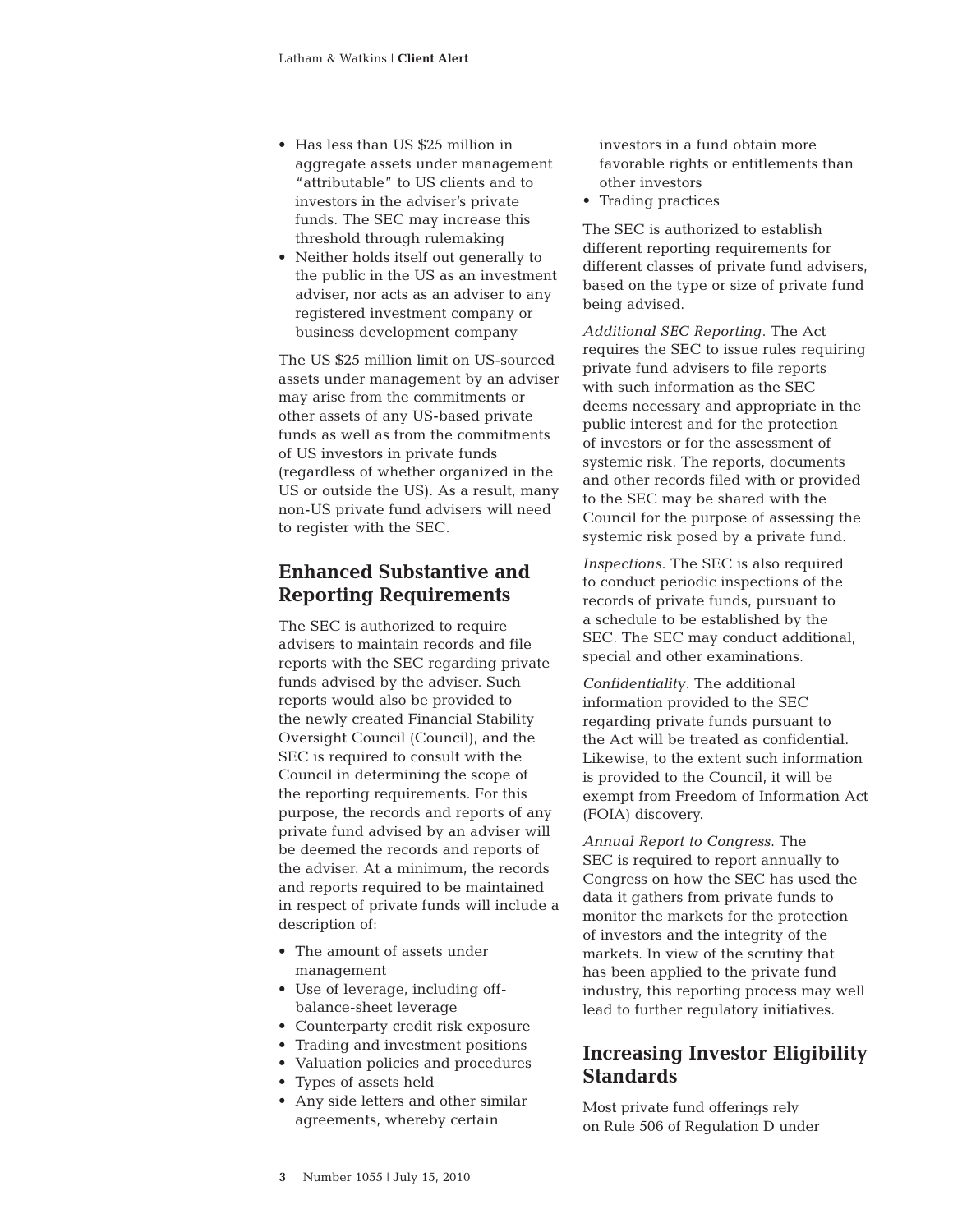the Securities Act to support their exemption from registration under the Securities Act of 1933. Among other things, Rule 506 offerings are generally limited to investors that are "accredited investors." In general terms, for individual investors, the "accredited investor" test requires either an annual income of US \$200,000 (US \$300,000 with spouse), or a net worth of US \$1 million. The Act requires that the SEC adjust any net worth standard under any Securities Act rules — including Regulation D — in order to exclude the value of the primary residence of a natural person in determining whether they meet the US \$1 million net worth standard. After four years, and at least once every four years thereafter, the SEC is required to review the definition of "accredited investor" as applied to natural persons to determine whether the requirements of the definition should be adjusted or modified for the protection of investors, in the public interest, and in light of the economy.

Moreover, registered investment advisers are subject to limits on the types of clients that may be charged "performance fees," that is, fees such as carried interest which are based on the performance of the investment portfolio. Under present law, such performance fees may be charged to non-US investors, and also to US investors that are qualified purchasers, or that have either net worth of US \$1.5 million or assets under management with the adviser of US \$750,000. The Act requires that the SEC adjust these "qualified client" standards for inflation within a year of the adoption of the Act, and every five years thereafter.

# **Potential SRO for Private Funds**

The Comptroller General is required to study the feasibility of forming a self-regulatory organization to oversee private funds. The initial report will be filed within one year of the adoption of the Act.

# **Conclusion**

The repeal of the "private adviser" exemption, and the relatively narrow limits of the "foreign private adviser" exception from registration, will require the registration of many private fund advisers, as well as participants in a variety of investment transaction structures, to registration under the Advisers Act.

Although the provisions of the Act become effective one year from its date of enactment, private fund advisers should consider their upcoming registration status and begin developing the compliance policies and procedures they would need as a registered investment adviser. Coupled with the announced initiative by the SEC's Division of Investment Management to focus on private fund compliance matters, it is crucial for advisers to develop, enforce and maintain effective compliance programs.